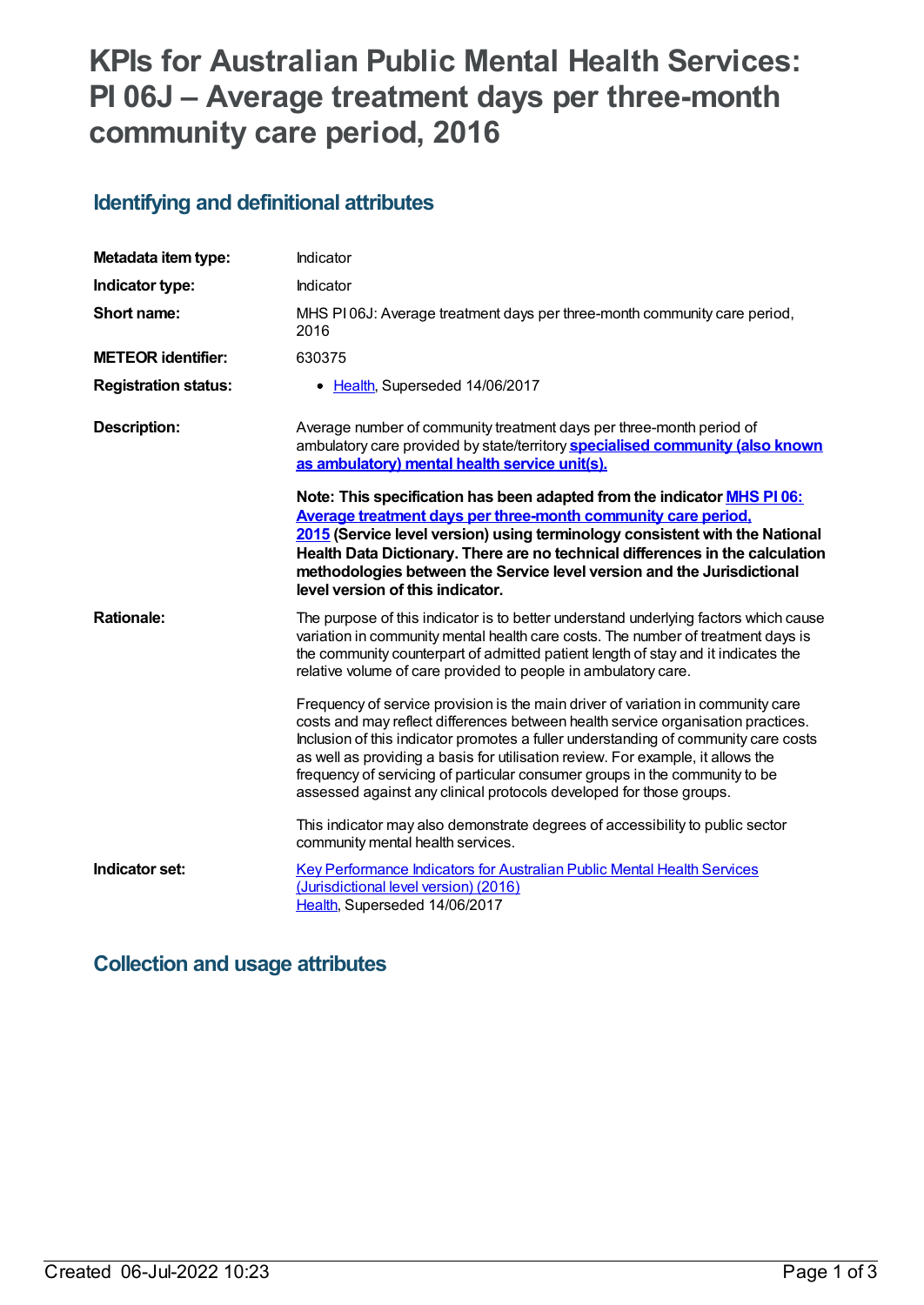| <b>Computation description:</b> | Coverage/Scope:                                                                                                                                                                                                                                                                                                                                                                                                                                                                    |
|---------------------------------|------------------------------------------------------------------------------------------------------------------------------------------------------------------------------------------------------------------------------------------------------------------------------------------------------------------------------------------------------------------------------------------------------------------------------------------------------------------------------------|
|                                 | State/territory specialised community mental health service unit(s) in scope for<br>reporting as defined by the Community Mental Health Care National Minimum Data<br>Set (NMDS).                                                                                                                                                                                                                                                                                                  |
|                                 | The following activity of community mental health care services are excluded:                                                                                                                                                                                                                                                                                                                                                                                                      |
|                                 | • All activity (treatment days and statistical episodes) associated with non-<br>uniquely identified consumers.                                                                                                                                                                                                                                                                                                                                                                    |
|                                 | Methodology:                                                                                                                                                                                                                                                                                                                                                                                                                                                                       |
|                                 | • Reference period for 2016 performance reporting: 2014-15<br>• For the purposes of this measure, community mental health care statistical<br>episodes consist of the following fixed three-monthly periods; January-March,<br>April-June, July-September, and October-December.                                                                                                                                                                                                   |
| <b>Computation:</b>             | Numerator + Denominator                                                                                                                                                                                                                                                                                                                                                                                                                                                            |
| Numerator:                      | Number of community mental health care treatment days provided by<br>state/territory ambulatory mental health services within the reference period.                                                                                                                                                                                                                                                                                                                                |
| <b>Numerator data elements:</b> | Data Element / Data Set                                                                                                                                                                                                                                                                                                                                                                                                                                                            |
|                                 | Data Element                                                                                                                                                                                                                                                                                                                                                                                                                                                                       |
|                                 | Specialised mental health service—number of ambulatory treatment days                                                                                                                                                                                                                                                                                                                                                                                                              |
|                                 | <b>NMDS/DSS</b>                                                                                                                                                                                                                                                                                                                                                                                                                                                                    |
|                                 | (derived from) Community Mental Health Care NMDS 2014-15                                                                                                                                                                                                                                                                                                                                                                                                                           |
|                                 | Data Element / Data Set-                                                                                                                                                                                                                                                                                                                                                                                                                                                           |
|                                 | Person-unique identifier used indicator, yes/no code N                                                                                                                                                                                                                                                                                                                                                                                                                             |
|                                 | NMDS / DSS                                                                                                                                                                                                                                                                                                                                                                                                                                                                         |
|                                 | Community mental health care NMDS 2014-15                                                                                                                                                                                                                                                                                                                                                                                                                                          |
| Denominator:                    | Number of community mental health care statistical episodes provided by<br>state/territory ambulatory mental health services within the reference period.                                                                                                                                                                                                                                                                                                                          |
| Denominator data                | Data Element / Data Set                                                                                                                                                                                                                                                                                                                                                                                                                                                            |
| elements:                       | Data Element                                                                                                                                                                                                                                                                                                                                                                                                                                                                       |
|                                 | Specialised mental health service—number of statistical episodes treated by<br>ambulatory services                                                                                                                                                                                                                                                                                                                                                                                 |
|                                 | <b>NMDS/DSS</b>                                                                                                                                                                                                                                                                                                                                                                                                                                                                    |
|                                 | (derived from) Community Mental Health Care NMDS 2014-15                                                                                                                                                                                                                                                                                                                                                                                                                           |
|                                 | Guide for use                                                                                                                                                                                                                                                                                                                                                                                                                                                                      |
|                                 | A community mental health care statistical episode is defined as a three-<br>month period of ambulatory care for a uniquely identifiable person where<br>the individual was under 'active care'. Active care is defined as one or more<br>treatment days in the period. Each uniquely identifiable person is counted<br>uniquely at the specialised mental health service organisation level, regardless<br>of the number of teams or community programs involved in his/her care. |
| Disaggregation:                 | Service variables: Target population                                                                                                                                                                                                                                                                                                                                                                                                                                               |